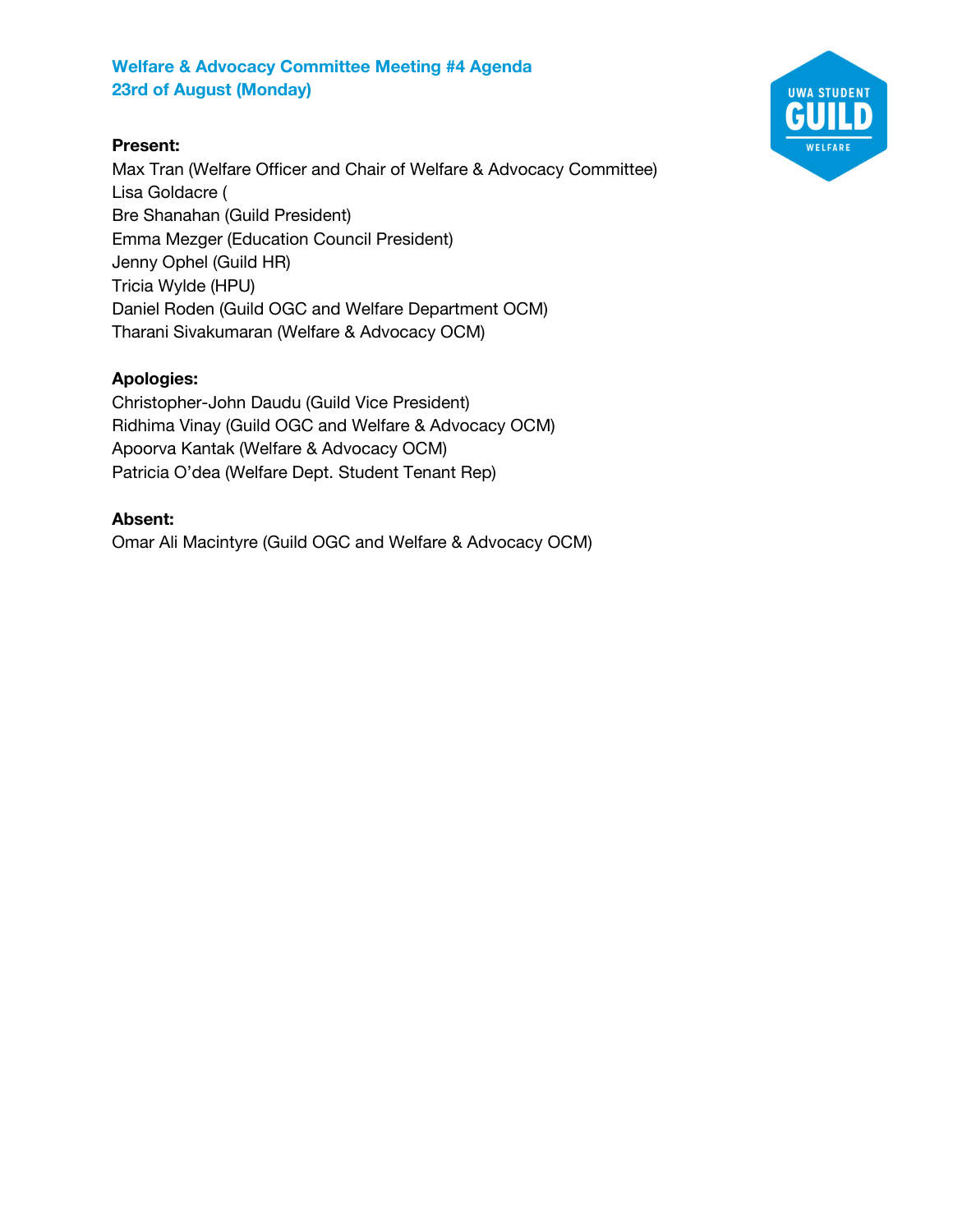

#### **Meeting open: 9.00 am**

### **1. Acknowledgement of Country**

We acknowledge the Traditional Custodians of the land wherever we are calling in from today, the First Nations' , and we pay our respects to Elders past, present and emerging and extend them to any First Nations' people here with us on this call. We also acknowledge the First Nations' people's contributions to education and the development of wellbeing practices in both Indigenous and non-Indigenous culture and affirm that this land was stolen and sovereignty was never ceded. Always was, always will be, Aboriginal land.

#### **2. Apologies**

- a. Christopher-John Daudu (Guild Vice President)
- b. Ridhima Vinay (Guild OGC and Welfare & Advocacy OCM)
- c. Apoorva Kantak (Welfare & Advocacy OCM)
- d. Patricia O'dea (Welfare Dept. Student Tenant Rep)

#### **3. Confirmation of previous minutes**

a. Will complete next meeting

#### **4. For updates: Welcome to new committee members!**

- a. A huge welcome to our new committee members Tharani and Apoorva; as well as our new Student Tenant Rep Patricia!
	- i. Committee members bar Tharani were unfortunately unable to attend

### **5. For discussion: The Living Room Project**

- a. Context: We'll be meeting in the space for The Living Room, a new initiative to create a preventative and safe space for troubled students, and make them feel welcome and provide soft and informal mental health interventions
	- *i. Committee that was present went on a tour of the house and the proposed plans for the floor space.*
	- ii. Potential launch for Welfare Week, or Mental Health Week afterwards.
	- iii. Potential need for students to help contribute plants and smaller items towards The Living Room, **no big items e.g. lounges, chairs, desks, etc.** = plant drive/small furniture
	- iv. drive, advertise on social media
	- v. Potential for Friends of the Grounds, Furniture Re-use and Convocation (less likely) to get involved
		- 1. As well as our Enviro Officer Will Norrish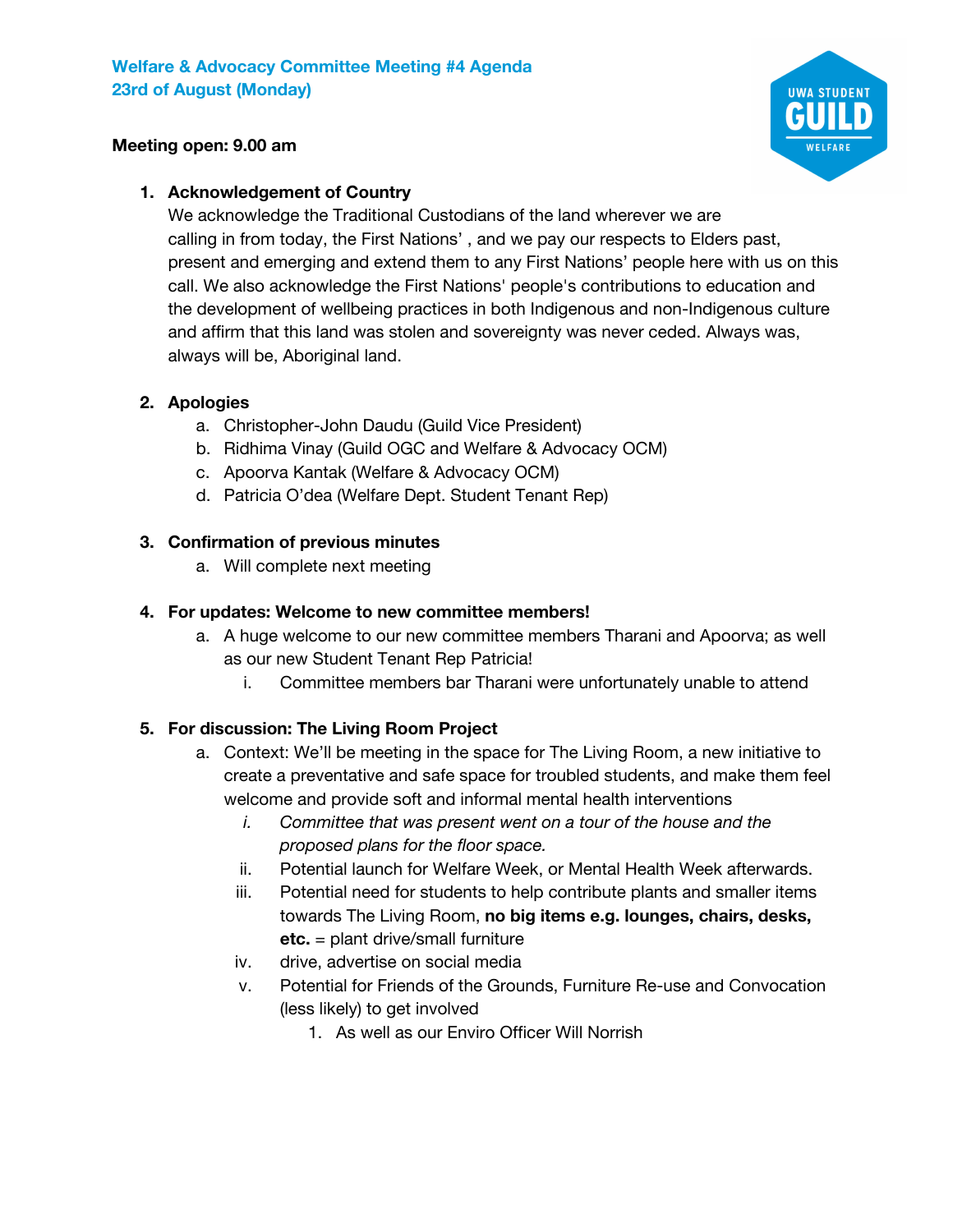# **6. For update: Healthy Minds Module and Wellbeing Volunteers**

- a. Daniel: Wellbeing Volunteers having a test run at Havana by EMAS, this Friday evening! Guild initiative to have student volunteers at
- b. events to provide judgement free help and create a safe and
- c. comfortable environment for attendees. Hoping to establish a positive culture for knowing who to call for help at events, as well as respecting their boundaries and capacities as students first and foremost. It's going really well, lots of student interest.
	- i. This program is open to a lot of review and internal feedback along the way, with a working group of staff and students, including staff from HPU, Student Assist, Guild Events, Guild Volunteering, and a student SOC rep; but everyone is welcome to become a part of WG.
		- 1. Lisa: Add Gina Evangelsta to this WG.
- d. Daniel: Healthy Minds Module, is a student-led initiative to utilise online content to engage students with the resources already existing on campus - connecting people going through challenges, to the people with the solutions.
- e. So far has been a challenge since everyone is on different pages, but HPU's video series was encouraging and gave scaffolding for how to set this up. The first module is "How to seek help" showing tours around the campus to these essential services.
	- i. Mindfulness film for Masters Students, Youtube "UWA Mindfulness for Postgraduate Students", could be a recyclable resource
- f. Lisa: How to keep this project sustainable, especially with frequent changes to OB terms; this is where staff can come in and assist to ensure the longevity and growth of it.

# **7. For discussion: upcoming Welfare events and initiatives, and progress**

- a. Max: Planning to have a lot of intervention events and initiatives for the male community - low barrier posters in bathrooms + events to have open and safe spaces.
- b. Max: Arranging to hand over the FB groups and communities we built, which have had a lengthy hiatus, to relevant student clubs and organisations to handle posting and engagement.
- c. Max: A student has reached out to create a community for Chinese international students, to create a safe collective for them - will reach out to ISD to make this as open and big as possible!

# **8. For discussion: any other business?**

- a. Bre: Meeting with a student who's reached out to provide/donate "Benefit Kits", and bring that into the Guild/Welfare fold - so will meet with Max and Lisa and the student to make this happen.
	- i. Lisa: Good opportunity to restart the discussion on Food Pantry and galvanise the commitment to keeping it stocked and a continued effort to